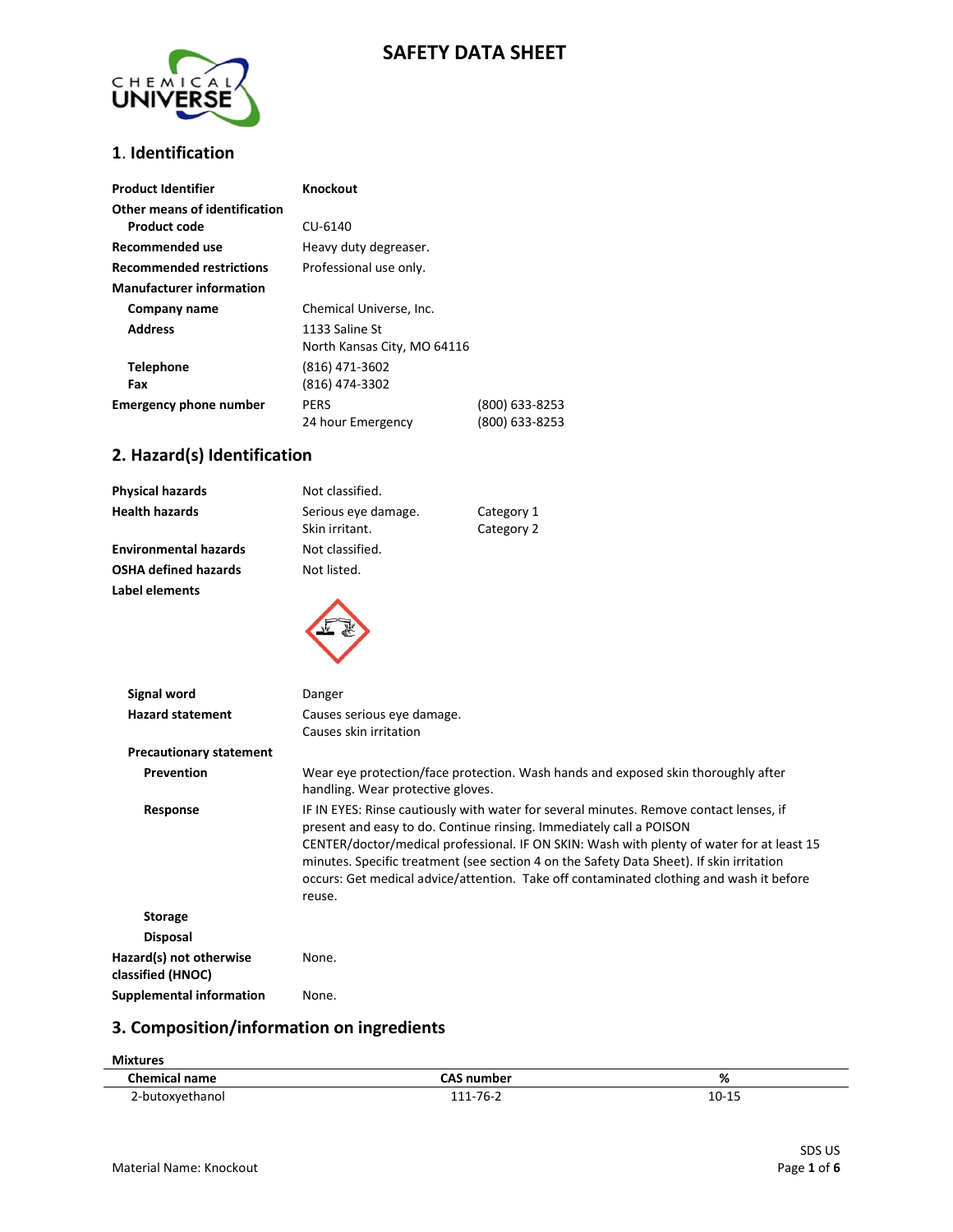| Nonylphenol ethoxylate                   | 127087-87-0 | $1 - 5$   |
|------------------------------------------|-------------|-----------|
| C8-10 ethoxylate phosphate               | 68130-47-2  | $1 - 5$   |
| Potassium hydroxide                      | 1310-58-3   | $0.1 - 1$ |
| Other components below reportable levels |             | 90-100    |

## **4. First-aid measures**

| <b>Inhalation</b>                                                            | Move to fresh air. Call a physician if symptoms develop or persist.                                                                                                                 |
|------------------------------------------------------------------------------|-------------------------------------------------------------------------------------------------------------------------------------------------------------------------------------|
| <b>Skin contact</b>                                                          | Remove contaminated clothing immediately and wash skin with soap and water. In case of<br>eczema or other skin disorders: Seek medical attention and take along these instructions. |
| Eye contact                                                                  | Rinse with water for at least 15 minutes. Remove contact lenses, if present and easy to do.<br>Get medical attention. Eye wash stations should be located in work area.             |
| Ingestion                                                                    | Rinse mouth. Get medical attention if symptoms occur. Do not induce vomiting.                                                                                                       |
| <b>Most important</b><br>symptoms/effects, acute and<br>delayed              | Dermatitis. Rash. May cause an allergic skin reaction.                                                                                                                              |
| Indication of immediate<br>medical attention and special<br>treatment needed | Provide general support measures and treat symptomatically. Keep victim under observation.<br>Symptoms may be delayed.                                                              |
| <b>General information</b>                                                   | Ensure that medical personnel are aware of the material(s) involved, and take precautions to<br>protect themselves. Wash contaminated clothing before reuse.                        |

# **5. Fire-fighting measures**

| Suitable extinguishing media                                        | Water fog. Foam. Dry chemical powder. Carbon dioxide $(CO2)$                                  |
|---------------------------------------------------------------------|-----------------------------------------------------------------------------------------------|
| Unsuitable extinguishing<br>media                                   | None known                                                                                    |
| Specific hazards arising from<br>the chemical                       | During fire, gases hazardous to health may be formed.                                         |
| Special protective equipment<br>and precautions for<br>firefighters | Self-contained breathing apparatus and full protecting clothing must be worn in case of fire. |
| <b>Fire-fighting</b><br>equipment/instructions                      | Move containers from fire area if you can do so without risk.                                 |
| <b>Specific methods</b>                                             | Use standard firefighting procedures and consider the hazards of other involved materials.    |
| <b>General fire hazards</b>                                         | No unusual fire or explosion hazards noted.                                                   |

#### **6. Accidental release measures**

| Personal precautions,<br>protective equipment and<br>emergency procedures | Wear appropriate protective equipment and clothing during clean-up. Wear eye/face<br>protection.                                                                                                                                                                 |
|---------------------------------------------------------------------------|------------------------------------------------------------------------------------------------------------------------------------------------------------------------------------------------------------------------------------------------------------------|
| <b>Methods and materials for</b><br>containment and cleaning up           | Caution $-$ spillages may be slippery.                                                                                                                                                                                                                           |
|                                                                           | Large spills: Stop the flow of material, if this is without risk. Dike the spilled material, where<br>this is possible. Absorb in vermiculite, dry sand or earth and place into containers. Prevent<br>entry into waterways, sewer, basements or confined areas. |
|                                                                           | Small spills: Wipe up with absorbent material (e.g. cloth, fleece). Clean surface thoroughly to<br>remove residual contamination.                                                                                                                                |
|                                                                           | Never return spills to original container for re-use. For waste disposal, see section 13 of the<br>SDS.                                                                                                                                                          |
| <b>Environmental precautions</b>                                          | Do not release into the environment (see section 12). Avoid discharge into areas not<br>consistent with package labeling.                                                                                                                                        |
|                                                                           |                                                                                                                                                                                                                                                                  |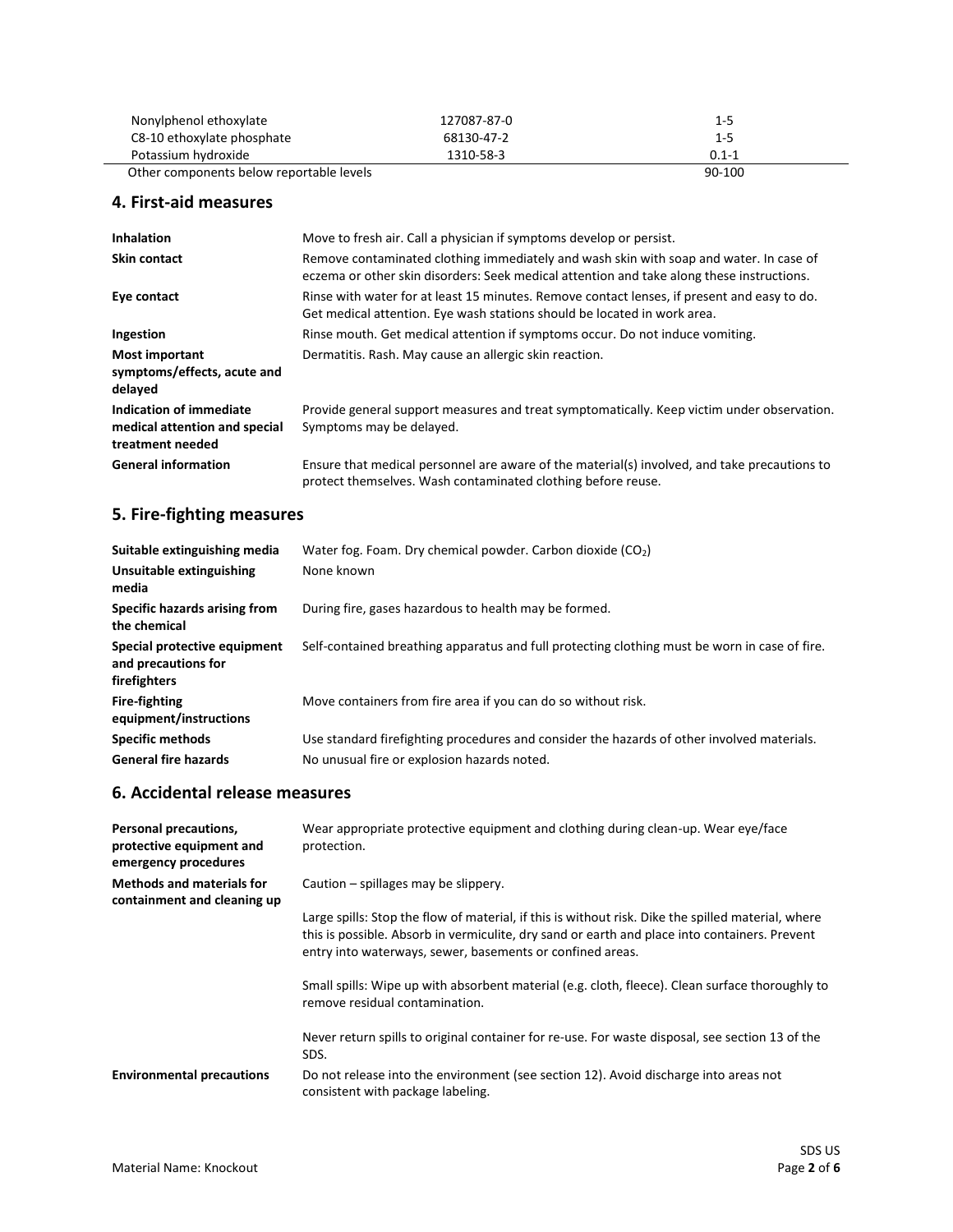# **7. Handling and storage**

| <b>Precautions for safe handling</b>                               | Avoid contact with eyes, skin, and clothing. Avoid prolonged exposure. Wear appropriate<br>personal protective equipment. Observe good industrial hygiene practices. |
|--------------------------------------------------------------------|----------------------------------------------------------------------------------------------------------------------------------------------------------------------|
| Conditions for safe storage,<br>including any<br>incompatibilities | Store in original tightly closed container. Do not store in extreme conditions.                                                                                      |
| 8. Exposure controls/personal protection                           |                                                                                                                                                                      |
| <b>Occupational exposure limits</b>                                |                                                                                                                                                                      |

| US OSHA Table Z-1 Limits for Air Contaminants (29 CFR 1910.1000)      |                                                                                                                     |                                                                              |                     |                                                                                                                                                                                                                                                                             |
|-----------------------------------------------------------------------|---------------------------------------------------------------------------------------------------------------------|------------------------------------------------------------------------------|---------------------|-----------------------------------------------------------------------------------------------------------------------------------------------------------------------------------------------------------------------------------------------------------------------------|
| <b>Components</b>                                                     | <b>Type</b>                                                                                                         |                                                                              | Value               |                                                                                                                                                                                                                                                                             |
| 2-butoxyethanol                                                       | <b>PEL</b>                                                                                                          |                                                                              | 50 ppm              |                                                                                                                                                                                                                                                                             |
| Potassium hydroxide                                                   | PEL                                                                                                                 |                                                                              | 2 mg/m <sup>3</sup> |                                                                                                                                                                                                                                                                             |
| <b>US ACGIH Threshold Limit Values</b>                                |                                                                                                                     |                                                                              |                     |                                                                                                                                                                                                                                                                             |
| <b>Components</b>                                                     | <b>Type</b>                                                                                                         |                                                                              | Value               |                                                                                                                                                                                                                                                                             |
| 2-butoxyethanol                                                       | <b>STEL</b>                                                                                                         |                                                                              | 20 ppm              |                                                                                                                                                                                                                                                                             |
| Potassium hydroxide                                                   | <b>STEL</b>                                                                                                         |                                                                              | 2 mg/m <sup>3</sup> |                                                                                                                                                                                                                                                                             |
| <b>Biological limit values</b>                                        |                                                                                                                     |                                                                              |                     |                                                                                                                                                                                                                                                                             |
| <b>ACGIH Biological Exposure Indices</b>                              |                                                                                                                     |                                                                              |                     |                                                                                                                                                                                                                                                                             |
| <b>Components</b>                                                     | Value                                                                                                               | <b>Determinant</b>                                                           | <b>Species</b>      | <b>Sampling Time</b>                                                                                                                                                                                                                                                        |
| 2-butoxyethanol                                                       | $200 \,\mathrm{mg/g}$                                                                                               | Creatinine                                                                   | Urine               | End of shift.                                                                                                                                                                                                                                                               |
| <b>Appropriate engineering</b><br>controls                            | Emergency eye wash stations and showers should be readily accessible. Provide natural or<br>mechanical ventilation. |                                                                              |                     |                                                                                                                                                                                                                                                                             |
| Individual protection measures, such as personal protective equipment |                                                                                                                     |                                                                              |                     |                                                                                                                                                                                                                                                                             |
| Eye/face protection                                                   |                                                                                                                     | Avoid contact with eyes. Wear safety glasses with side shields (or goggles). |                     |                                                                                                                                                                                                                                                                             |
| <b>Skin protection</b>                                                |                                                                                                                     |                                                                              |                     |                                                                                                                                                                                                                                                                             |
| <b>Hand protection</b>                                                | Wear appropriate chemical resistant gloves.                                                                         |                                                                              |                     |                                                                                                                                                                                                                                                                             |
| Other                                                                 |                                                                                                                     | Wear long sleeve shirts with pants.                                          |                     |                                                                                                                                                                                                                                                                             |
| <b>Respiratory protection</b>                                         |                                                                                                                     | Respiratory protection not required.                                         |                     |                                                                                                                                                                                                                                                                             |
| <b>Thermal hazards</b>                                                |                                                                                                                     | Wear appropriate thermal protective clothing, when necessary.                |                     |                                                                                                                                                                                                                                                                             |
| <b>General hygiene</b><br>considerations                              |                                                                                                                     | Contaminated work clothing should not be allowed out of the workplace.       |                     | When using do not smoke or use chewing tobacco. Always observe good personal hygiene<br>measures, such as washing after handling the material and before eating, drinking, and/or<br>smoking. Routinely wash work clothing and protective equipment to remove contaminants. |

## **9. Physical and chemical properties**

**Appearance**

| <b>Physical State</b>     | Liquid.                            |
|---------------------------|------------------------------------|
| Color                     | Purple.                            |
| Odor                      | Pine.                              |
| Odor threshold            | Not available.                     |
| рH                        | $12 - 13$                          |
| Melting/freezing point    | $26^{\circ}$ F (-3.3 $^{\circ}$ C) |
| Initial boiling point and | >212°F (100°C)                     |
| boiling range             |                                    |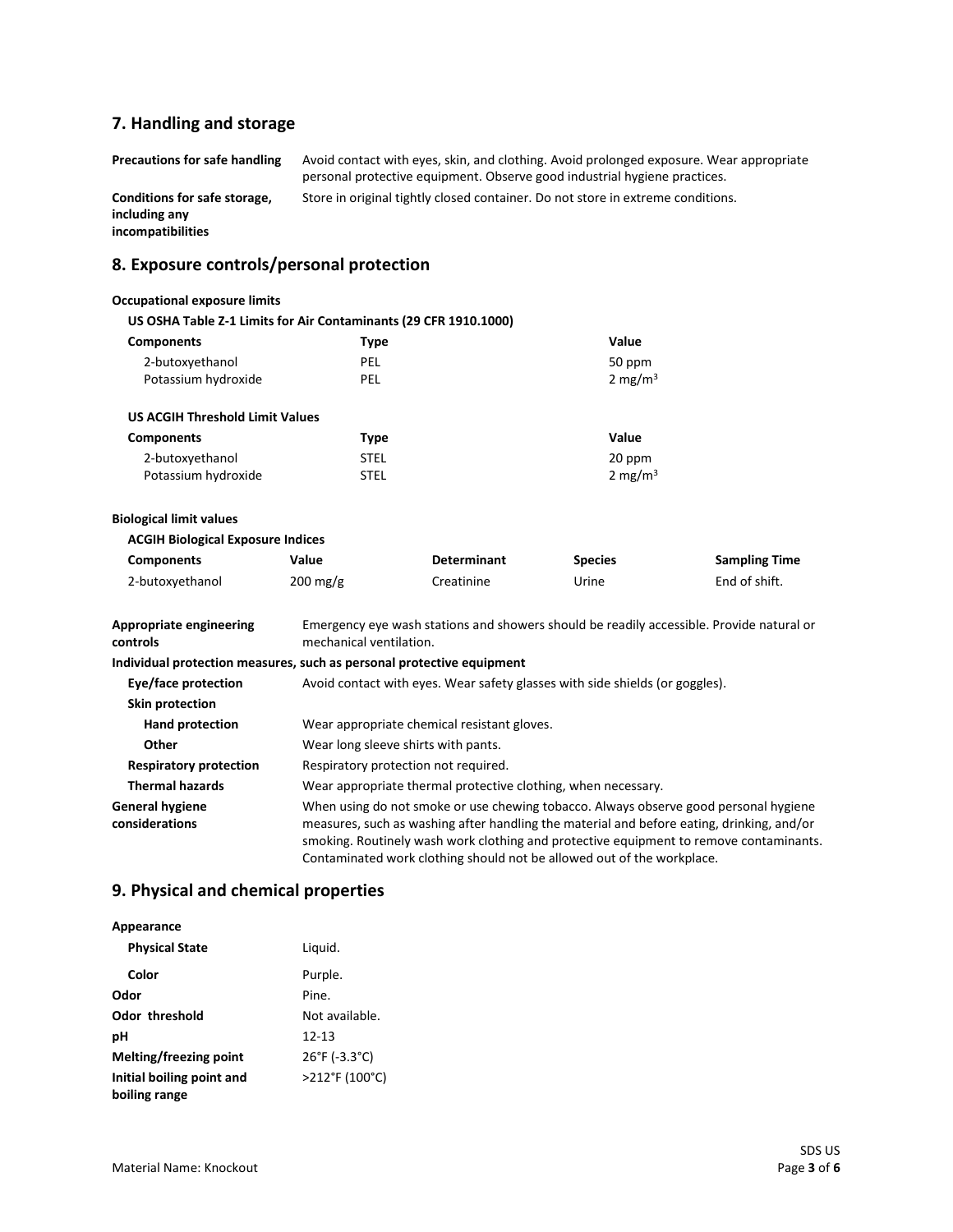| Flash point                                       | >212°F (100°C)         |
|---------------------------------------------------|------------------------|
| <b>Evaporation rate</b>                           | Not available.         |
| Flammability                                      | Not available.         |
| <b>Flammability Limits</b>                        |                        |
| Upper                                             | Not available.         |
| Lower                                             | Not available.         |
| Vapor pressure                                    | Not available.         |
| Vapor density                                     | Not available.         |
| Specific gravity (water=1)                        | 1.01                   |
| Solubility in water                               | Soluble.               |
| <b>Partition coefficient</b><br>(n-octanol/water) | Not available.         |
| <b>Auto-ignition temperature</b>                  | Not available.         |
| Decomposition temperature                         | Decomposes on heating. |
| <b>Viscosity</b>                                  | Not available.         |
|                                                   |                        |

## **10. Stability and reactivity**

| Reactivity                                   | This product is stable and non-reactive under normal conditions of use. |
|----------------------------------------------|-------------------------------------------------------------------------|
| <b>Chemical stability</b>                    | Material is stable under normal conditions.                             |
| <b>Possibility of hazardous</b><br>reactions | Hazardous polymerization does not occur.                                |
| <b>Conditions to avoid</b>                   | Heat, flames can cause product to decompose.                            |
| Incompatible materials                       | Strong acids, strong bases, strong oxidizing agents.                    |
| <b>Hazardous decomposition</b><br>products   | Aldehydes, ketones, organic acids, carbon dioxide, carbon monoxide.     |

## **11. Toxicological information**

| Information on likely routes<br>of exposure                                        |                                                                                  |
|------------------------------------------------------------------------------------|----------------------------------------------------------------------------------|
| Ingestion                                                                          | Corrosive to mucous membranes, will damage tissue if there is prolonged contact. |
| <b>Inhalation</b>                                                                  | Expected to be a low inhalation hazard.                                          |
| Skin contact                                                                       | Repeated and/or prolonged skin contact may cause irritation and/or burns.        |
| Eye contact                                                                        | Causes severe eye damage. May cause severe corneal injury.                       |
| Symptoms related to the<br>physical, chemical and<br>toxicological characteristics | Dermatitis. Rash. May cause an allergic skin reaction.                           |
| <b>Acute toxicity</b>                                                              | Expected to have a low toxicity.                                                 |

| Product                | <b>Route and Species</b> | LD <sub>50</sub>      |
|------------------------|--------------------------|-----------------------|
| Knockout (CAS mixture) |                          |                       |
| Acute                  | Oral. rat                | 5,100 mg/kg estimated |
|                        | Dermal, rabbit           | >5,000 mg/kg          |

\*Estimates for product may be based on additional component data not shown

| Skin corrosion/irritation         | Causes skin irritation.    |
|-----------------------------------|----------------------------|
| Serious eye damage/<br>irritation | Causes serious eye damage. |
| <b>Respiratory sensitization</b>  | Not classified.            |
| <b>Skin sensitization</b>         | Not classified.            |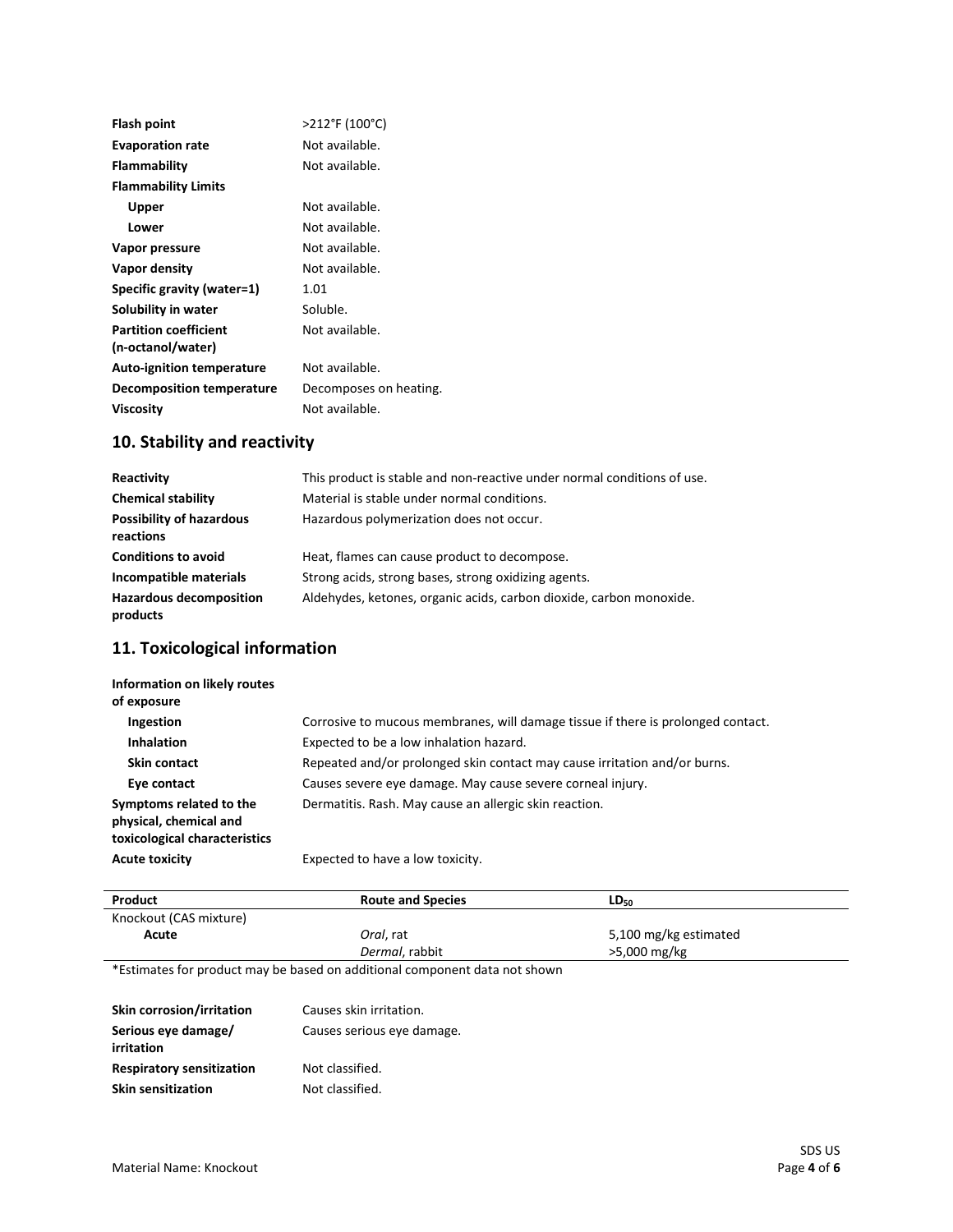| <b>Germ cell mutagenicity</b>                         | Not classified.                                                |
|-------------------------------------------------------|----------------------------------------------------------------|
| Carcinogenicity                                       | Not considered a carcinogen.                                   |
|                                                       | OSHA Specifically Regulated Substances (29 CFR 1910.1001-1050) |
| Not Listed.                                           |                                                                |
| <b>Reproductive toxicity</b>                          | Not classified.                                                |
| Specific target organ toxicity<br>- single exposure   | Not classified.                                                |
| Specific target organ toxicity<br>- repeated exposure | Not classified.                                                |
| <b>Aspiration hazard</b>                              | Not considered an aspiration hazard.                           |
|                                                       |                                                                |

# **12. Ecological information**

| <b>Ecotoxicity</b> |                                      |  |
|--------------------|--------------------------------------|--|
| <b>Species</b>     | <b>Test Results</b>                  |  |
|                    |                                      |  |
|                    |                                      |  |
| Daphnia            | $EC_{50}(48hr)$ : 523 mg/L estimated |  |
| Fathead            | $LC_{50}(96hr)$ : 213 mg/L estimated |  |
|                    |                                      |  |

\*Estimates for product may be based on additional component data not shown

| Persistence and degradability    | Nonylphenyl ethoxylate: not considered readily biodegradable, but doesn't mean this material<br>isn't biodegradable under certain environmental conditions. |
|----------------------------------|-------------------------------------------------------------------------------------------------------------------------------------------------------------|
| <b>Bioaccumulative potential</b> | No data available.                                                                                                                                          |
| Mobility in soil                 | Not available.                                                                                                                                              |
| Other adverse effects            | The pH of this product may cause it to be toxic to aquatic and terrestrial organisms.                                                                       |

#### **13. Disposal considerations**

| <b>Disposal instructions</b>          | Collect and reclaim or dispose in sealed containers at licensed waste disposal site. Dispose of<br>contents/container in accordance with local/regional/national/international regulations. Do<br>not release to the environment. |
|---------------------------------------|-----------------------------------------------------------------------------------------------------------------------------------------------------------------------------------------------------------------------------------|
| Local disposal regulations            | Dispose in accordance with all applicable regulations                                                                                                                                                                             |
| Waste from residues/unused<br>product | Dispose of in accordance with local regulations. Empty containers or liners may retain some<br>product residues. This material and its container must be disposed of in a safe manner. (see:<br>Disposal instructions).           |
| <b>Contaminated packaging</b>         | Empty containers should be taken to an approved waste handling site for recycling or<br>disposal. Since emptied containers may contain product residue, follow label warnings even<br>after container is emptied.                 |

#### **14. Transport information**

| UN number       |
|-----------------|
| UN proper shipp |
| Transport hazar |
| Class           |

**DOT**

 **UN number** UN1760 **Ding name** Corrosive Liquids, n.o.s. (Contains: Potassium Hydroxide) d class(es)  **Class** 8  **Subsidiary risk** - **Packaging group III Marine pollutant** No **Special precautions for user** Read safety instructions, SDS, and emergency procedures before handling. **Transport in bulk according to Annex II of MARPOL 73/78**  Not intended to be transported in bulk.